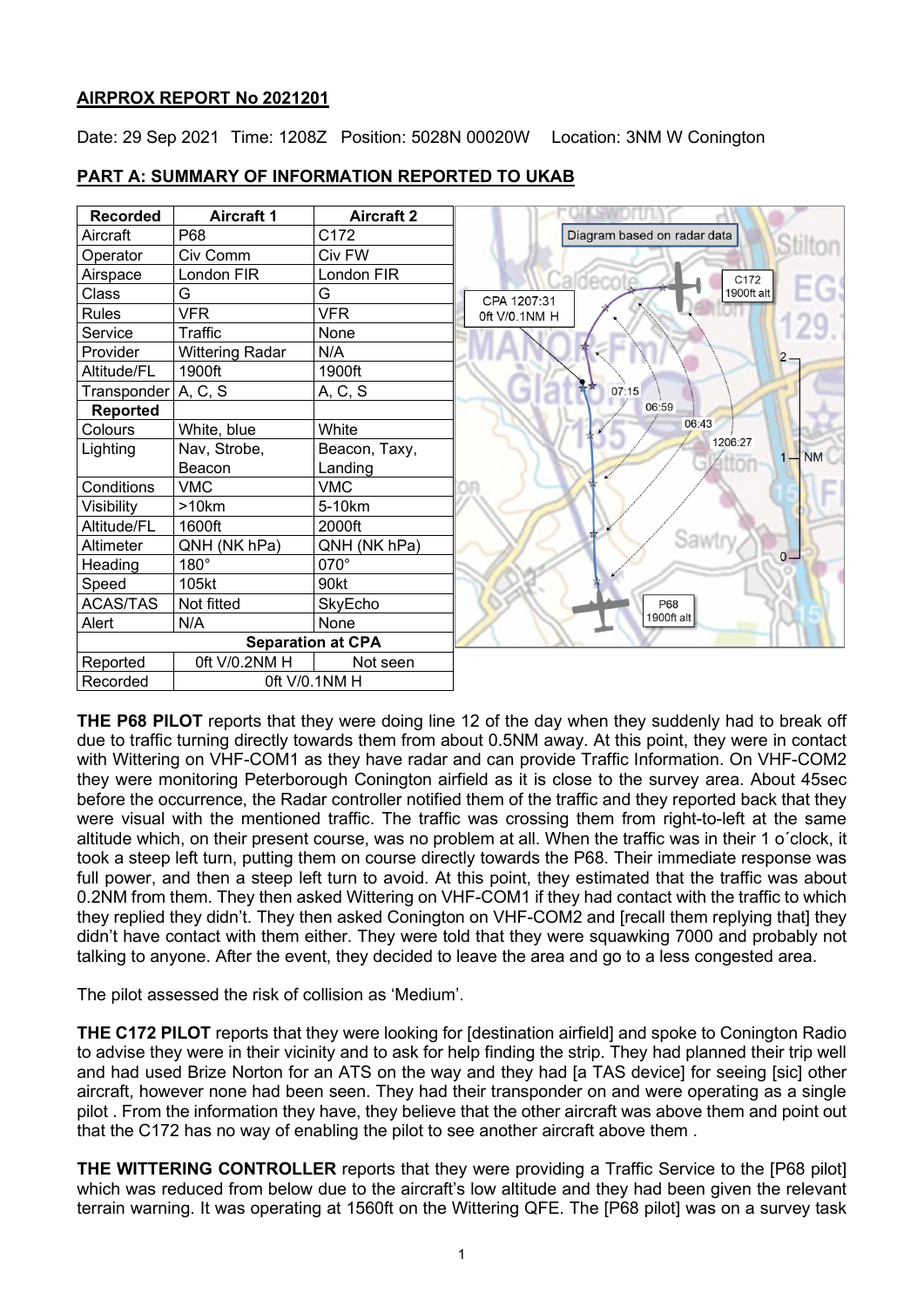utilising north-south tracks, 15-20NM in length, to the south-east of Wittering. The [P68 pilot's] track took them through the Peterborough Conington ATZ and the aircraft pilot was instructed to obtain clearance through their airspace with them, which the controller believes that they did. The P68 pilot had been on the frequency for somewhere between 2 and 3 hours conducting this task. They don't fully recall all the intricate Traffic Information passed to the pilot, but they do recall the pilot reporting that an aircraft had got very close to them. They remember calling Traffic Information more than once and writing on the flight strip when it happened

The controller perceived the severity of the incident as 'Low'.

**THE WITTERING SUPERVISOR** reports that their recollection of events is consistent with the narrative contained in the report filed by the controller involved. They were aware that [the P68 pilot] was unwilling to adjust their task profile by height, track or time and that the Wittering controller was working hard issuing accurate Traffic Information. The pilot was able to convey their intent clearly although some aspects of their phraseology were non-standard. Namely, upon being advised of conflicting traffic, their consistent response was "*Roger Traffic Information*". This did not enable the controller to determine whether the pilot had gained sight of the conflicting aircraft as called.

**THE CONINGTON RADIO OPERATOR** believes that the pilot was no longer in contact with them at the time of the Airprox.

## **Factual Background**

The weather at Wittering was recorded as follows:

METAR EGXT 291250Z 28018KT 9999 BKN029 14/06 Q1018 RMK BLU METAR EGXT 291150Z 29020KT 9999 BKN029 13/06 Q1018 BLU

## **Analysis and Investigation**

#### **Military ATM**

The P68 pilot was conducting line 12 of the day and reported that they had to break-off due to the C172 turning towards them around 0.5NM away. They reported that they received Traffic Information from Wittering ATC and were also monitoring Peterborough Conington due to its proximity to the survey site. They reported that the C172 was crossing left-to-right at the same altitude which did not pose a hazard, however, it was reported that the C172 took a steep left turn towards the P68 which was then required to take avoiding action. Separation was reported as 0.2NM horizontally and 0ft vertically.

The C172 pilot reported that they were looking for [destination airfield] and had spoken to Peterborough Conington to operate in their vicinity whilst locating it. They reported that they were using [EC equipment] to see other aircraft although none were observed. They did not observe the P68 at any point.

The Wittering controller reported that they were providing a Traffic Service to the P68 which had been reduced due to the limits of surveillance cover. Multiple sets of Traffic Information were passed by the Wittering controller prior to the Airprox.

Figures 1 – 5 show the positions of the P68 and the C172 at relevant times during the Airprox. The screenshots are taken from a replay using the NATS radars which are not utilised by Wittering ATC, therefore, may not be entirely representative of the picture available to the Wittering controller.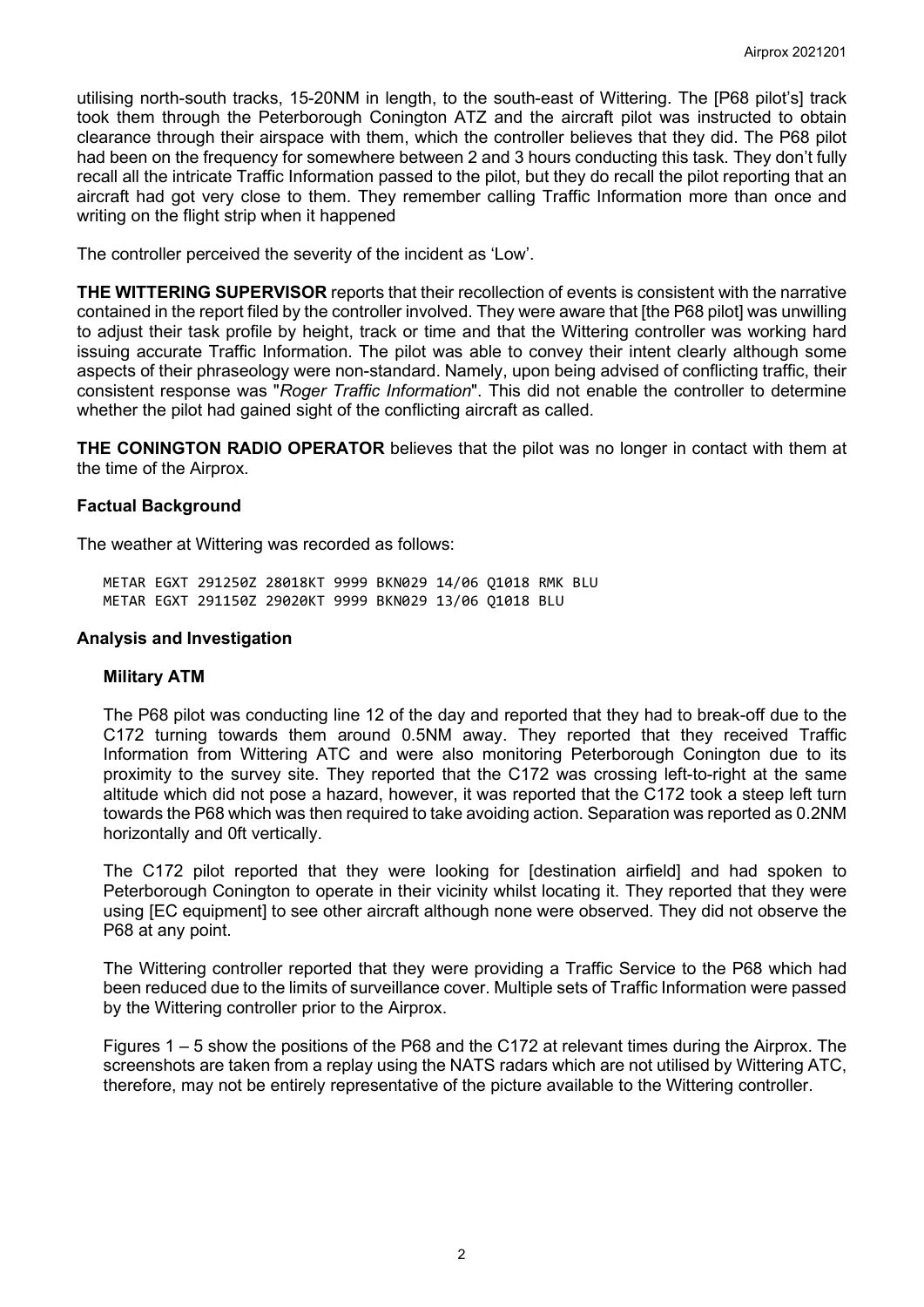

Figure 1- Unrelated Traffic Information passed.

The P68 was passed Traffic Information regarding other conflicting tracks. Separation was 7NM and 200ft.



Figure 2 - Further Traffic Information provided to the P68 pilot.

The Wittering Controller provided further Traffic Information 1min 41sec later regarding further unrelated traffic. The P68 pilot reported not visual with this traffic. Separation was 3.5NM and 100ft.



Figure 3 - Further Traffic Information provided to the P68 pilot.

Further Traffic Information was passed regarding another unrelated track which was acknowledged by the P68 pilot. Separation reduced to 2.8NM and 0ft.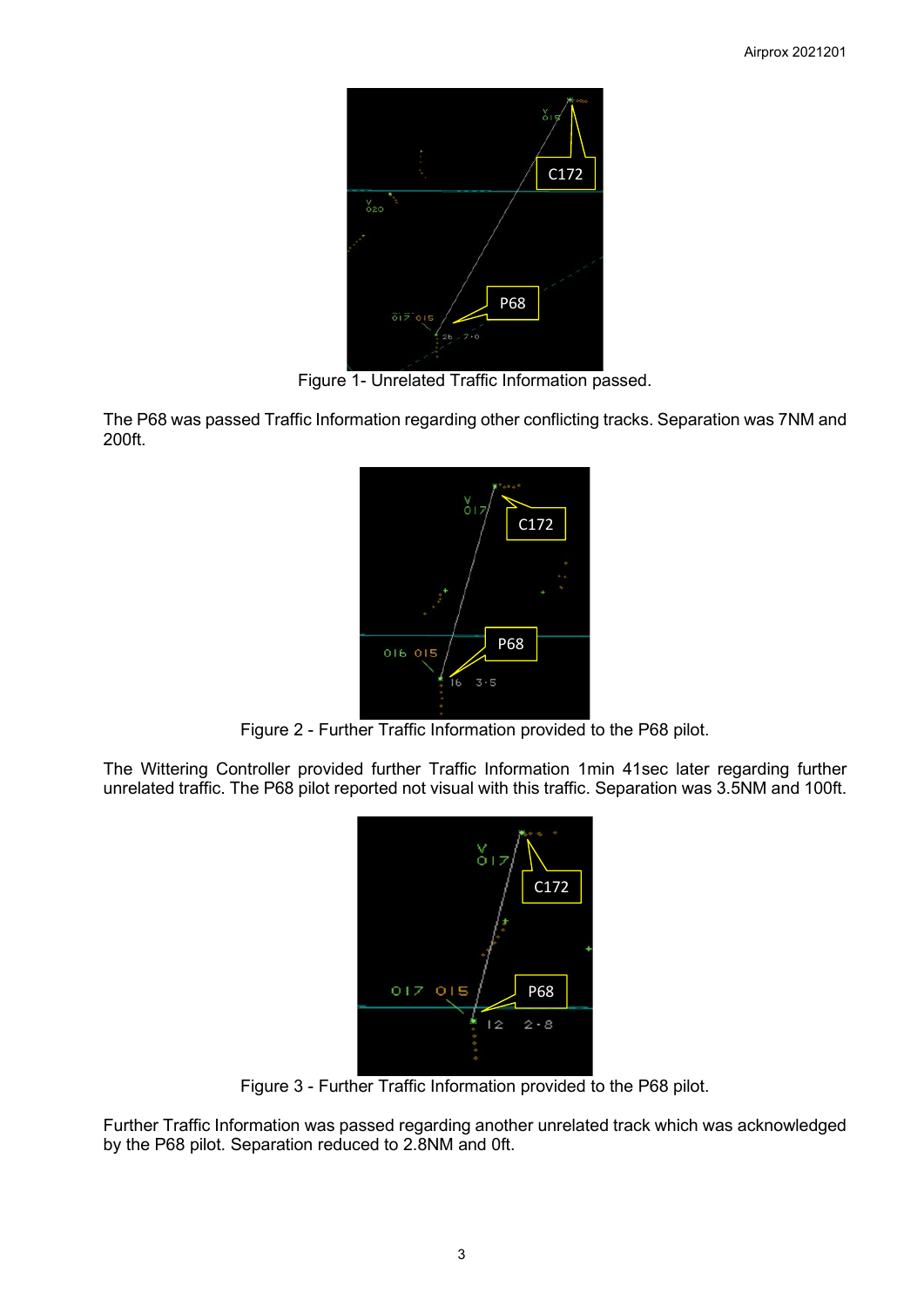

Figure 4 – Traffic Information passed which included C172.

Traffic Information regarding the C172 and two other conflicting tracks was passed 26sec after the last set of Traffic Information. Separation decreased to 1.6NM and 0ft. Fifteen seconds after the Traffic Information was passed the P68 pilot reported that they had the traffic.



Figure 5 - CPA.

The CPA was measured at 0.1NM and 0ft.

It was evident due to the amount of Traffic Information that was passed that the Wittering controller was monitoring the situation and providing updates to the P68 pilot as they transited towards a busy portion of airspace. Traffic Information was passed slightly later than required however, but not overloading the P68 pilot with multiple sets Traffic Information simultaneously may have enabled the pilot to retain better awareness. The C172 pilot had planned to use Brize Norton for a service however, their location would have been outside the limits of Brize Norton radar coverage. They were not in receipt of an ATS at the time of the Airprox which potentially reduced their awareness, relying on their [EC equipment] whilst searching for their landing site.

# **UKAB Secretariat**

The P68 and C172 pilots shared an equal responsibility for collision avoidance and not to operate in such proximity to other aircraft as to create a collision hazard. [1](#page-3-0) If the incident geometry is considered as head-on or nearly so then both pilots were required to turn to the right.<sup>[2](#page-3-1)</sup>

<span id="page-3-0"></span><sup>1</sup> (UK) SERA.3205 Proximity.

<span id="page-3-1"></span><sup>2</sup> (UK) SERA.3210 Right-of-way (c)(1) Approaching head-on.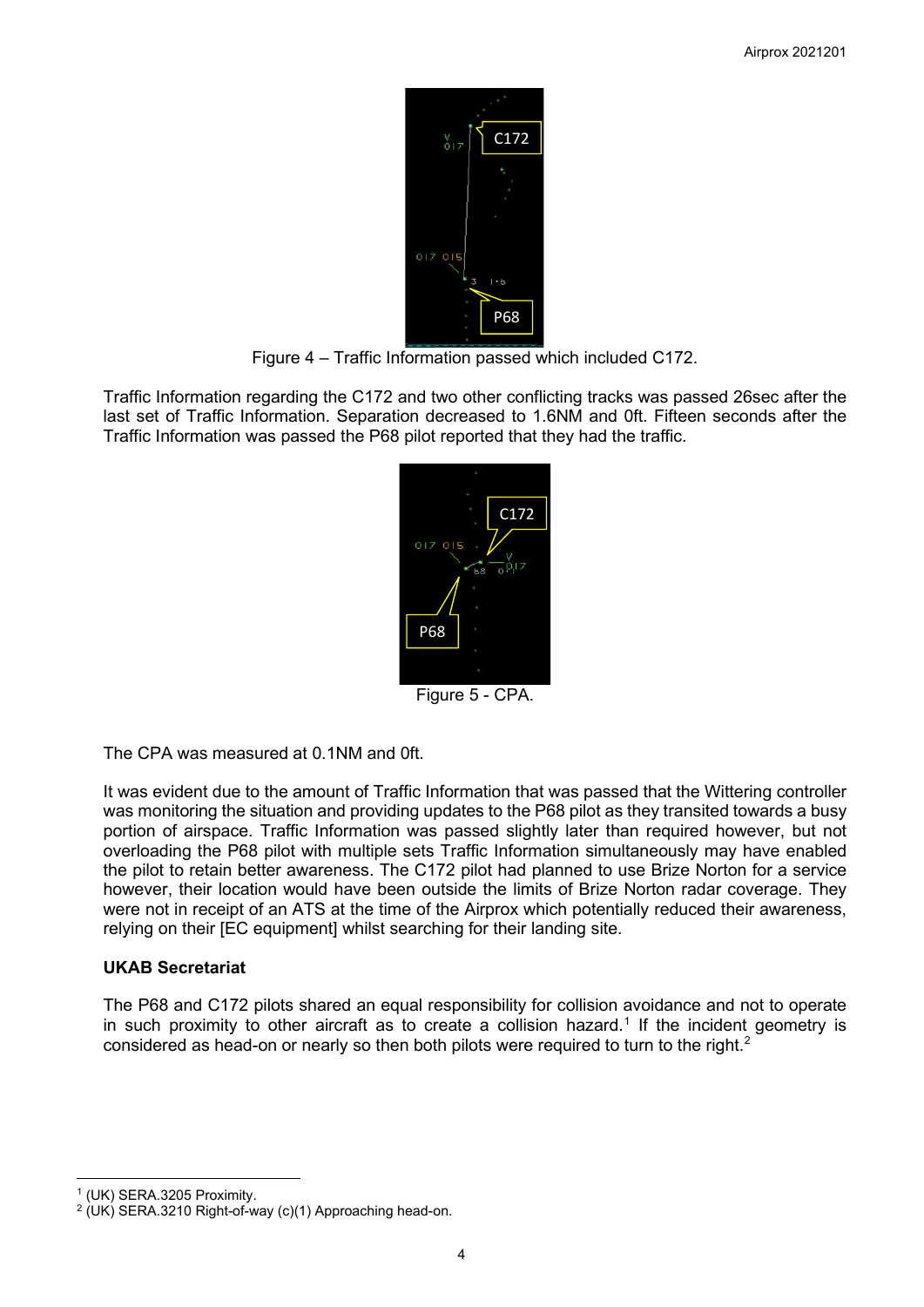# **Summary**

An Airprox was reported when a P68 and a C172 flew into proximity 3NM west of Conington at 1208Z on Wednesday 29<sup>th</sup> September 2021. Both pilots were operating under VFR in VMC, the P68 pilot in receipt of a Traffic Service from Wittering Radar and the C172 pilot not in receipt of an ATS.

# **PART B: SUMMARY OF THE BOARD'S DISCUSSIONS**

Information available consisted of reports from both pilots, radar photographs/video recordings, reports from the air traffic controllers involved and reports from the appropriate operating authorities. Relevant contributory factors mentioned during the Board's discussions are highlighted within the text in bold, with the numbers referring to the Contributory Factors table displayed in Part C.

The Board first considered the actions of the P68 pilot and noted that they had been operating under a Traffic Service and had been passed Traffic Information on a number of occasions. The P68 pilot had become visual with the C172 prior to receiving specific Traffic Information on it and had maintained their track and altitude until the point at which the C172 pilot altered their track towards the P68, resulting in the P68 pilot becoming concerned by the proximity of the C172 (**CF5**) and then taking late avoiding action.

The Board then considered the actions of the C172 pilot and highlighted the need to maintain a thorough lookout when completing other tasks such as looking for their destination airfield. The Board agreed that the C172 pilot had not gained visual contact with the P68 and considered that this non-sighting had been contributory to the Airprox (**CF4**). The Board appreciates that aircraft design can affect lookout, and that the high-wing aspect of a C172 can obscure other aircraft from view, which the Board felt had happened on this occasion (**CF6**). A GA member advised the Board that GA pilots are generally taught that it is good practice to "lift the wing" to aid lookout prior to making a turn. Members agreed that utilising nearby ATS units to aid with finding small airfields can be beneficial, and discussed whether a surveillance-based service provider, such as Wittering, may have been more appropriate in this instance. Members agreed that it would be prudent for pilots to include this in their pre-flight planning elements which would help them to find destination airfields. The Board noted that the compatible EC equipment carried by the C172 pilot did not issue an alert when it would have been expected (**CF3**) and, as the pilot was not in receipt of an ATS, there had been no avenue for them to have prior knowledge or situational awareness regarding the P68 in the vicinity (**CF2**).

Turning to the actions of the Wittering Radar controller, it was noted by the Board that they had been busy in the time prior to the Airprox and, although they had passed Traffic Information to the P68 pilot on a number of occasions regarding other aircraft, specific Traffic Information regarding the C172 had been first passed when the distance between the two aircraft had reduced to 1.6NM, which would have been later than preferred (**CF1**).

Finally, when assessing the risk of the Airprox, the Board considered that the C172 pilot had had no situational awareness regarding the P68 and, without an ATS, had been relying on their lookout alone for collision avoidance. Although the P68 pilot had become visual with the C172 at an early stage, which had been before they had received Traffic Information regarding it, the turn which had been made by the C172 pilot towards the P68 at close range had required the P68 pilot to initiate late avoiding action. Members agreed that there had been a risk of collision (**CF7**), but that the action of the P68 pilot had generated sufficient separation to reduce the risk of collision – although not remove it entirely – and that safety had been much reduced. Accordingly, the Board assigned a Risk Category B to this Airprox.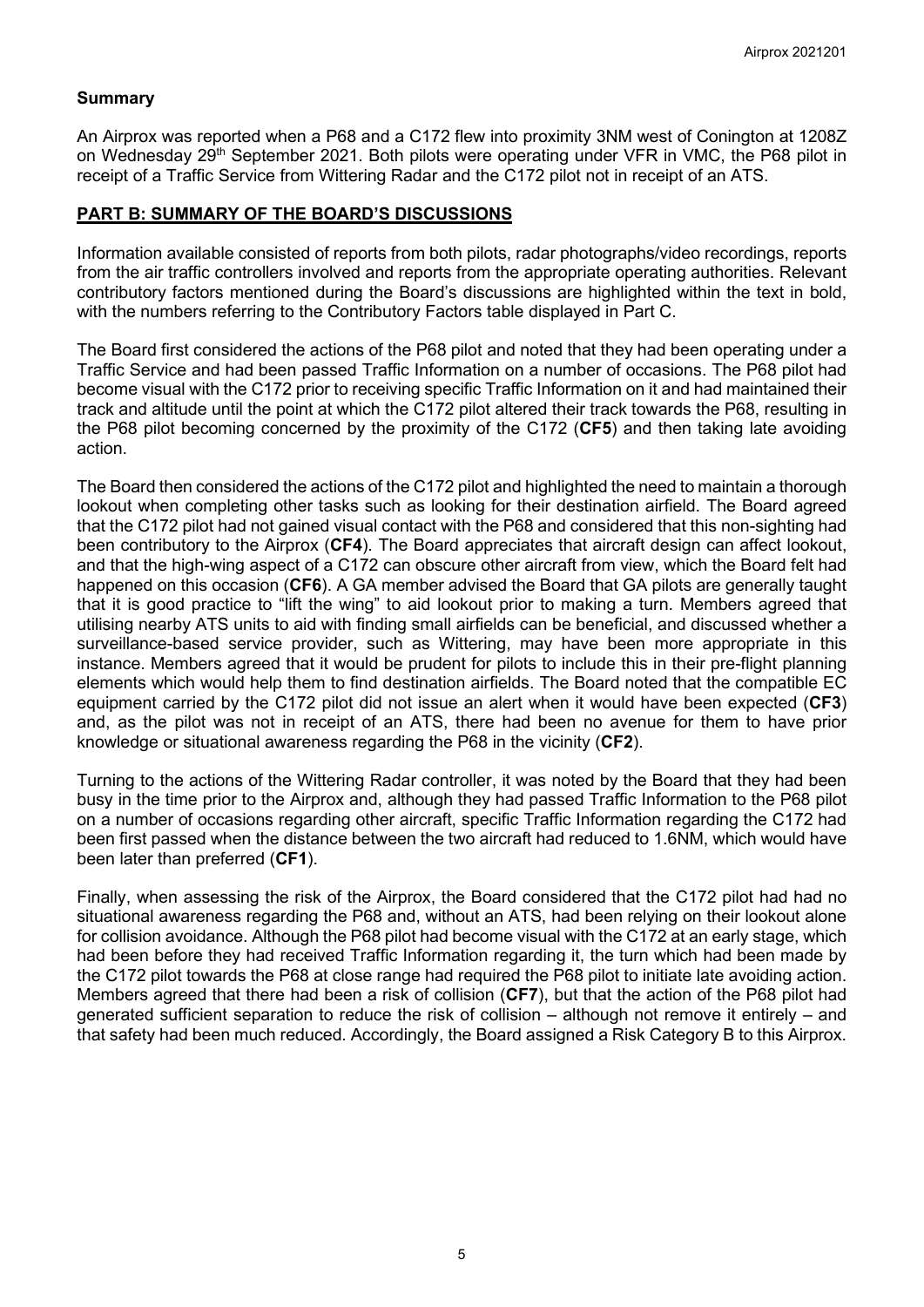# **PART C: ASSESSMENT OF CONTRIBUTORY FACTORS AND RISK**

## Contributory Factors:

|           | 2021201                                                        |                                                                |                                                                                                                                               |                                                                                          |  |  |  |  |  |  |  |
|-----------|----------------------------------------------------------------|----------------------------------------------------------------|-----------------------------------------------------------------------------------------------------------------------------------------------|------------------------------------------------------------------------------------------|--|--|--|--|--|--|--|
| <b>CF</b> | <b>Factor</b>                                                  | <b>Description</b>                                             | <b>ECCAIRS Amplification</b>                                                                                                                  | <b>UKAB Amplification</b>                                                                |  |  |  |  |  |  |  |
|           | <b>Ground Elements</b>                                         |                                                                |                                                                                                                                               |                                                                                          |  |  |  |  |  |  |  |
|           | • Situational Awareness and Action                             |                                                                |                                                                                                                                               |                                                                                          |  |  |  |  |  |  |  |
| 1         | Human<br>Factors                                               | Traffic<br><b>ANS</b><br>$\bullet$<br>Information<br>Provision | Provision of ANS traffic information                                                                                                          | ΤI<br>provided,<br>inaccurate,<br>not<br>inadequate, or late                             |  |  |  |  |  |  |  |
|           | <b>Flight Elements</b>                                         |                                                                |                                                                                                                                               |                                                                                          |  |  |  |  |  |  |  |
|           | • Situational Awareness of the Conflicting Aircraft and Action |                                                                |                                                                                                                                               |                                                                                          |  |  |  |  |  |  |  |
| 2         | Contextual                                                     | • Situational<br>Awareness and<br><b>Sensory Events</b>        | Events involving a flight crew's awareness and<br>perception of situations                                                                    | Pilot had no, late or only generic,<br><b>Situational Awareness</b>                      |  |  |  |  |  |  |  |
|           |                                                                | <b>• Electronic Warning System Operation and Compliance</b>    |                                                                                                                                               |                                                                                          |  |  |  |  |  |  |  |
| 3         | Human<br>Factors                                               | • Response to<br><b>Warning System</b>                         | An event involving the incorrect response of<br>flight crew following the operation of an aircraft<br>warning system                          | CWS misinterpreted, not optimally<br>actioned or CWS alert expected but<br>none reported |  |  |  |  |  |  |  |
|           | • See and Avoid                                                |                                                                |                                                                                                                                               |                                                                                          |  |  |  |  |  |  |  |
| 4         | Human<br>Factors                                               | • Monitoring of<br>Other Aircraft                              | Events involving flight crew not fully monitoring<br>another aircraft                                                                         | Non-sighting or effectively a non-<br>sighting by one or both pilots                     |  |  |  |  |  |  |  |
| 5         | Human<br>Factors                                               | • Perception of<br><b>Visual Information</b>                   | Events involving flight crew incorrectly<br>perceiving a situation visually and then taking<br>the wrong course of action or path of movement | Pilot was concerned by the<br>proximity of the other aircraft                            |  |  |  |  |  |  |  |
| 6         | Contextual                                                     | • Visual Impairment                                            | Events involving impairment due to an inability<br>to see properly                                                                            | One or both aircraft were obscured<br>from the other                                     |  |  |  |  |  |  |  |
|           | • Outcome Events                                               |                                                                |                                                                                                                                               |                                                                                          |  |  |  |  |  |  |  |
| 7         | Contextual                                                     | • Near Airborne<br>Collision with<br>Aircraft                  | An event involving a near collision by an aircraft<br>with an aircraft, balloon, dirigible or other<br>piloted air vehicles                   |                                                                                          |  |  |  |  |  |  |  |

#### Degree of Risk: B

#### Safety Barrier Assessment<sup>[3](#page-5-0)</sup>

In assessing the effectiveness of the safety barriers associated with this incident, the Board concluded that the key factors had been that:

#### **Ground Elements:**

**Situational Awareness of the Confliction and Action** were assessed as **partially effective** because, as a result of the controller passing Traffic Information to the P68 pilot relating to other aircraft, Traffic Information relating to the C172 was passed later than would otherwise have been expected.

#### **Flight Elements:**

**Situational Awareness of the Conflicting Aircraft and Action** were assessed as **ineffective** because the C172 pilot had no prior awareness of the presence of the P68. This barrier was considered to be no longer pertinent for the P68 because, by the time the P68 pilot had received Traffic Information to aid their situational awareness, they were already visual with the C172.

<span id="page-5-0"></span><sup>&</sup>lt;sup>3</sup> The UK Airprox Board scheme for assessing the Availability, Functionality and Effectiveness of safety barriers can be found on the [UKAB Website.](http://www.airproxboard.org.uk/Learn-more/Airprox-Barrier-Assessment/)